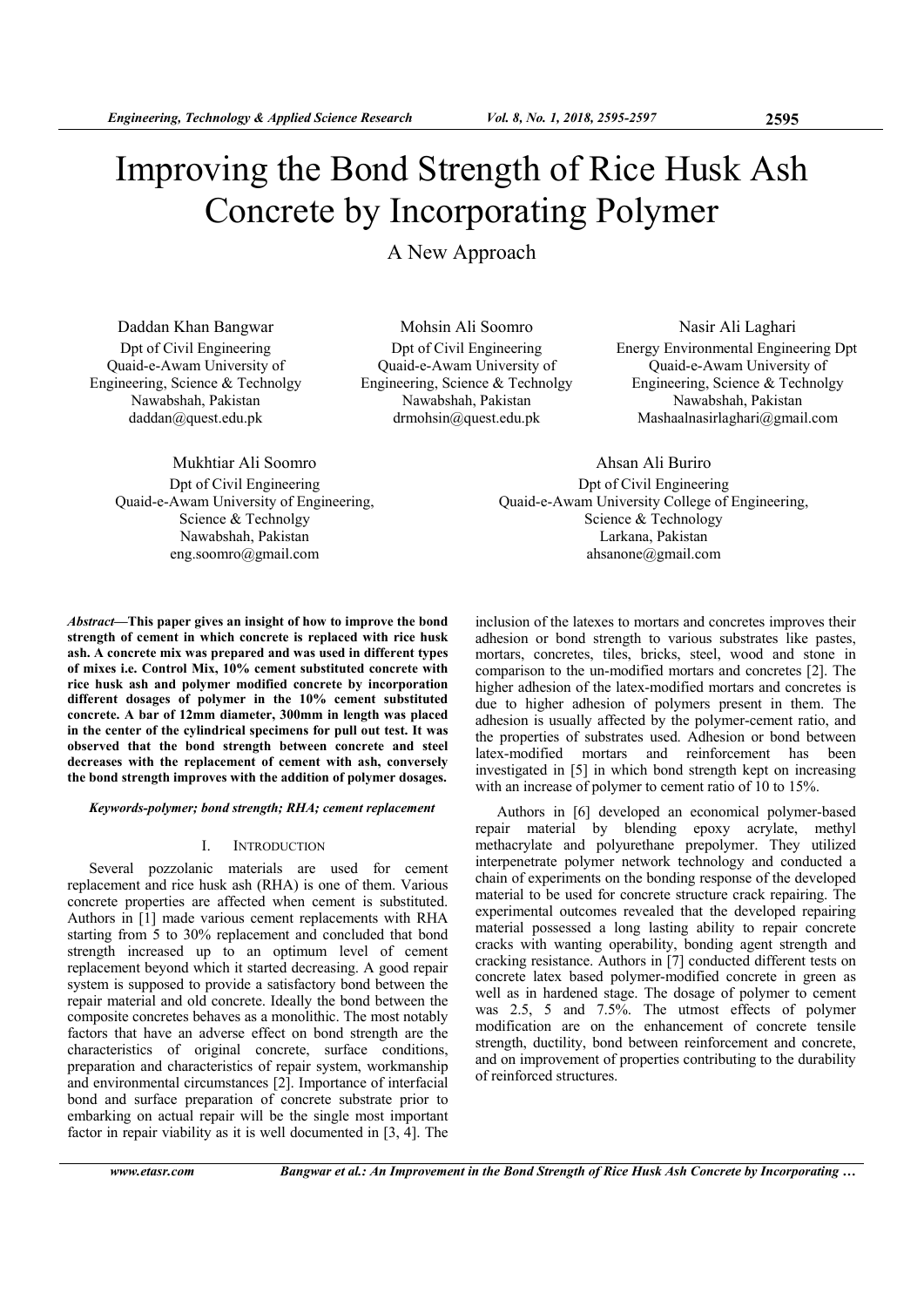## II. METHODOLOGY

A laboratory pan mixer for concrete preparation was used. The moulds were lightly coated with mineral oil before use [8]. RHA, EVA powder and aggregates were dry-mixed for 2 minutes, followed by the addition of water and then mixed for

1 minute as per JIS A 1171 (Method of Making Test Samples of Polymer-Modified Mortar in Laboratory). Five specimens of each of the control mix and the 5 different mix types were cast making the total number of 30 cylindrical, sized 100 mm x 200 mm, specimens, by using the mix design shown in Table I.

| S. No          | Concrete<br>Mix | Cement<br>kg/m <sup>3</sup> | <b>RHA</b><br>kg/m <sup>3</sup> | <b>RPP</b><br>kg/m <sup>3</sup> | T.Binder<br>kg/m <sup>3</sup> | <b>Plasticize</b><br>r $\text{kg/m}^3$ | Water<br>kg/m <sup>3</sup> | F.A<br>kg/m <sup>3</sup> | C.A<br>kg/m <sup>3</sup> | Slump<br>mm |
|----------------|-----------------|-----------------------------|---------------------------------|---------------------------------|-------------------------------|----------------------------------------|----------------------------|--------------------------|--------------------------|-------------|
|                | CМ              | 346                         |                                 | 0.0                             | 346.0                         | 0.0                                    | 190.3                      | 692                      | 1038                     | $25 - 50$   |
| 2              | RHAMM           | 311.4                       | 34.6                            | 0.0                             | 346.0                         | 0.0                                    | 205.8                      | 692                      | 1038                     |             |
| 3              | RHAPMM1         | 311.4                       | 34.6                            | 3.1                             | 349.1                         | 2.79                                   | 205.8                      | 692                      | 1038                     |             |
| $\overline{4}$ | RHAPMM2.5       | 311.4                       | 34.6                            | 7.8                             | 353.8                         | 2.83                                   | 205.8                      | 692                      | 1038                     |             |
| 5              | RHAPMM5         | 311.4                       | 34.6                            | 15.6                            | 361.6                         | 2.89                                   | 205.8                      | 692                      | 1038                     |             |
| 6              | RHAPMM7.5       | 311.4                       | 34.6                            | 23.4                            | 369.4                         | 2.95                                   | 205.8                      | f692                     | 1038                     |             |

TABLE I. SPECIMEN MIXES

A bar of 12 mm diameter, 300 mm length, was placed in the specimens' center for pull out test, as shown in Figure 1. After 24 hours the samples were de-moulded and were kept for curing. The control mix (un-modified) and RHA modified concrete mix samples were cured for 28-days in moist curing as per ASTM C 192 and polymer-modified concrete mix samples were first kept in wet curing for 7-days and then kept in the air for 21-days for air dry curing as per JIS A 1171-2000. At the end of the curing period, the reinforcing bar was pulled with the help of a Universal Load Testing Machine (UTM) until failure and the force was recorded as pull out strength [1]. The bond stress  $\tau$  was calculated by (1):

$$
\tau = \frac{P}{\pi d}
$$
 (1)

where P is the required force to pull the embedded bar out of concrete specimen, L is the anchorage length of the bar in concrete specimen and d is the bar diameter. The average value of the five samples was recorded as concrete bond strength.



Fig. 1. Samples for pull out test

III. RESULTS AND DISCUSSION

## *A. Workability*

Workability is one of the most important factors governing concrete strength. Results in Figure 2 show the workability of control mix, optimum RHA-modified mix and RHA polymermodified mixes. From the figure, the addition of RHA as a

supplementary cementing material causes a reduction in slump and a stiffer mix compared to control mix. For enhancing workability, keeping the water to cement ratio constant, 0.8 percent of super plasticizer is added. Furthermore, it was noticed that with polymer addition into the mix the slump increased, because the polymer has air entrapping quality. Such findings are lined up with [9, 10].



## *B. Bond Strength*

Results in Figure 3 show the behavior of bond/adhesion between the tensile reinforcement and concrete in control mix, 10% cement replaced with RHA concrete and RHA polymermodified concrete (RHAPMC). Upon the cement replacement with RHA a weak bond is observed compared to control mix. Bond strength between reinforcement and RHA modified concrete decreases from 4.47MPa to 4.45MPa (i.e. 0.447% less) compared to the bonding behavior of control mix. This is because the cement substitute, i.e. RHA, is not so dense as cement. However adhesion characteristic significantly increases with the addition of RPP from 1 to 7.5% dosages when compared to control mix. At 5% dosages of RPP in the RHA modified concrete maximum bond strength is 4.49MPa (0.89% increase) compared to RHA modified concrete. The increase in the adhesion is primarily due to the increase in the tensile property. The constituents in polymer-modified concrete are compactly joined with each other due to the presence of interweaving polymer films [11]. Such findings are validated by the researchers in  $[2, 6, 12, 13]$ .